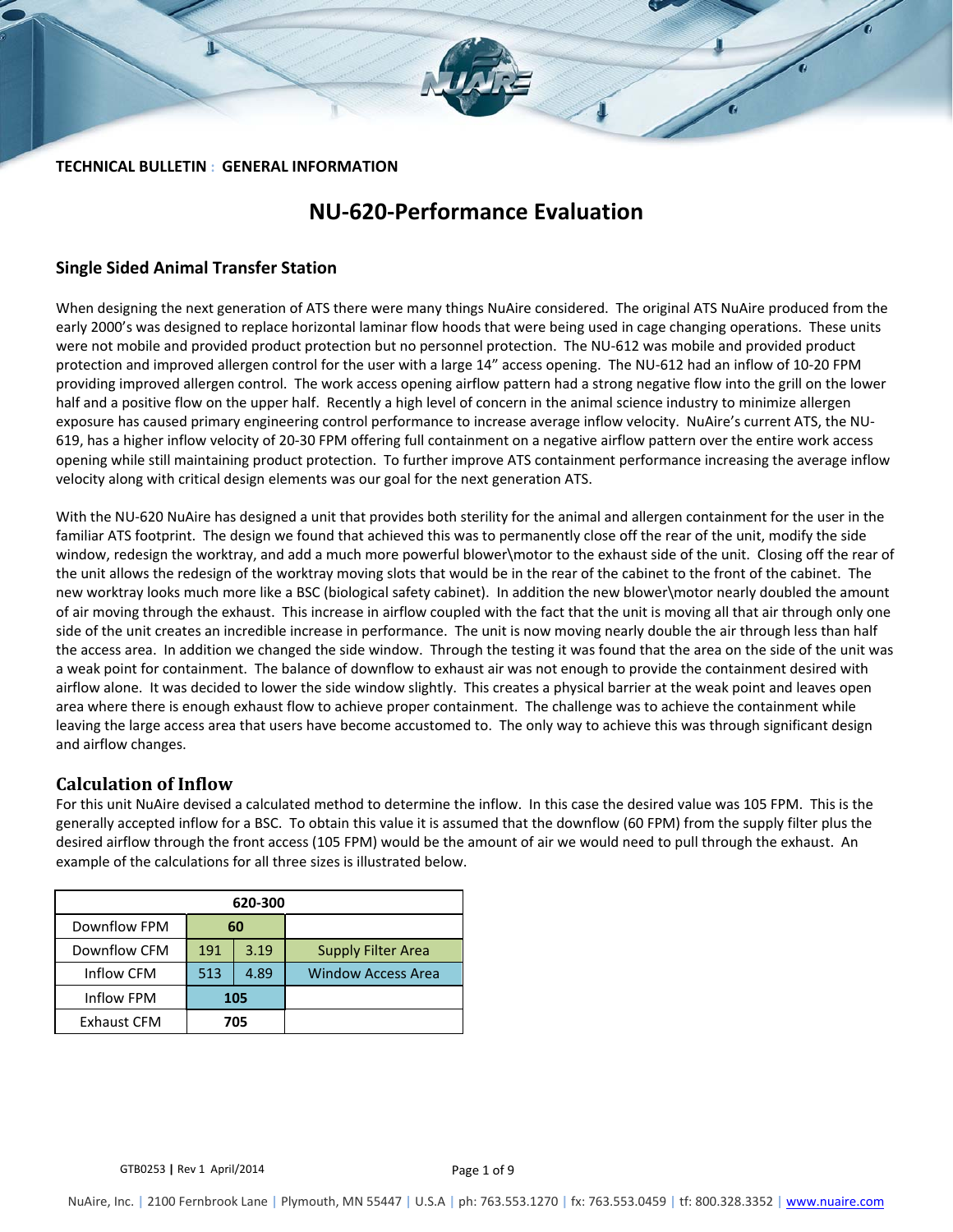| 620-400            |     |      |                           |  |  |
|--------------------|-----|------|---------------------------|--|--|
| Downflow FPM       | 60  |      |                           |  |  |
| Downflow CFM       | 225 | 3.75 | <b>Supply Filter Area</b> |  |  |
| Inflow CFM         | 574 | 5.47 | <b>Window Access Area</b> |  |  |
| Inflow FPM         | 105 |      |                           |  |  |
| <b>Exhaust CFM</b> | 799 |      |                           |  |  |

| 620-500            |             |      |                           |  |  |
|--------------------|-------------|------|---------------------------|--|--|
| Downflow FPM       | 60          |      |                           |  |  |
| Downflow CFM       | 293<br>4.88 |      | <b>Supply Filter Area</b> |  |  |
| Inflow CFM         | 697         | 6.64 | <b>Window Access Area</b> |  |  |
| Inflow FPM         | 105         |      |                           |  |  |
| <b>Exhaust CFM</b> | 990         |      |                           |  |  |

To use the 620‐400 as an example the downflow of 60 FPM is used and the supply HEPA is 13.5 x 40 or 3.75 square feet. Multiplying the 60 FPM by the filter area of 3.75 calculates the supply HEPA is adding 225 CFM to the system. The inflow is calculated by adding not only the front access but also the sides. The diagram below illustrates the access area. It consists of the rectangular front access, two smaller rectangles (one on each side), and two triangular sections (one on each side). The sum of this area for the 620‐ 400 is 5.47 square feet. Using this value and multiplying by the 105 FPM desired for inflow results in an inflow of 574 CFM. Taking the sum of the downflow and the inflow is 799 CFM. This is the value to which the exhaust system will be set.

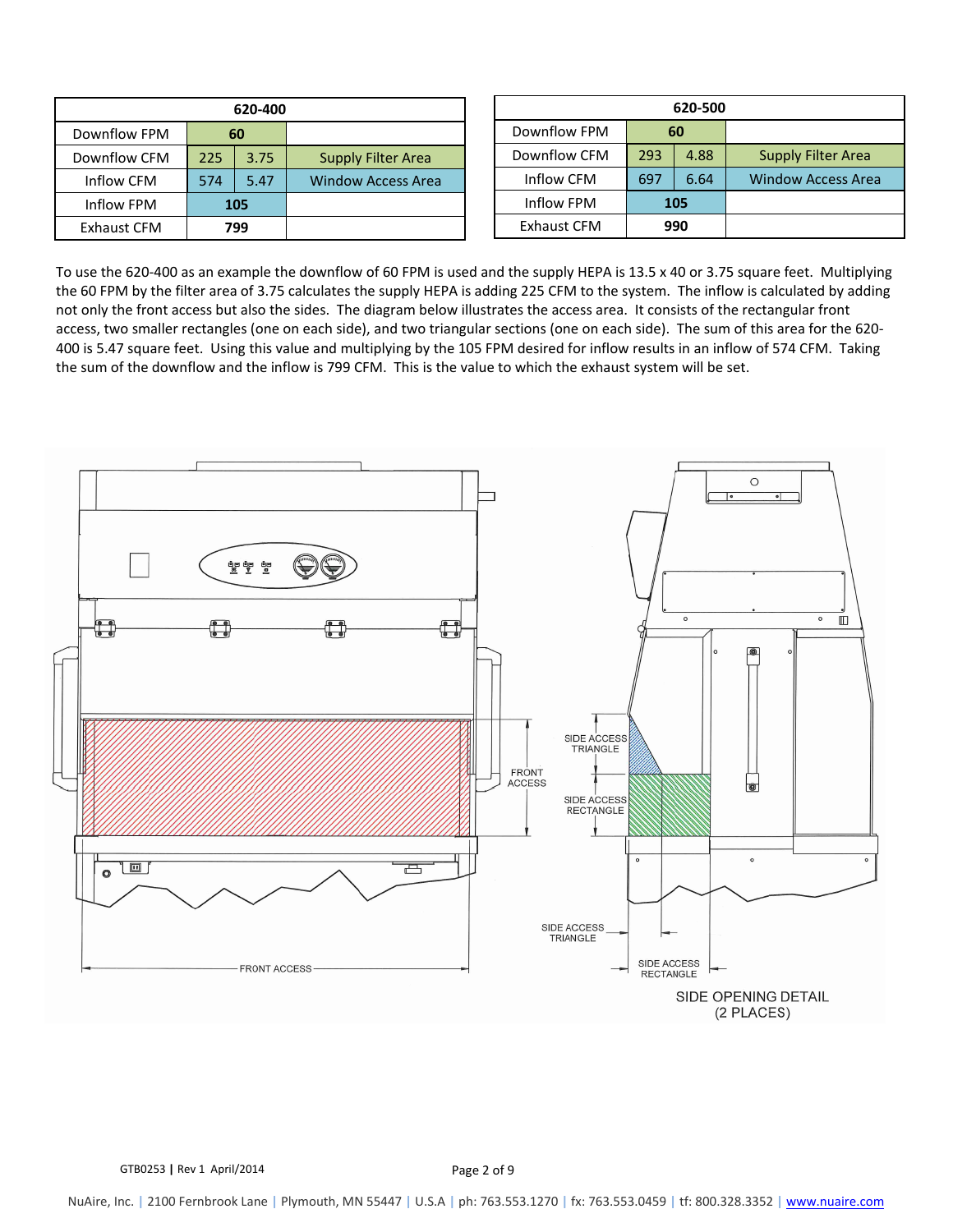### **Airflows**

There are two values that must be set in a 620. The downflow provided by supply impeller through the supply HEPA and the exhaust flow provided by the exhaust blower through the exhaust HEPA.

The downflow is measured on a 6" x 6" grid 2" from the supply diffuser.



The exhaust flow is measured with a DIM (Direct Inflow Measuring) device placed over the exhaust opening and sealed off so that all the airflow into the exhaust chamber is flowing through the device.



GTB0253 | Rev 1 April/2014 **Page 3 of 9**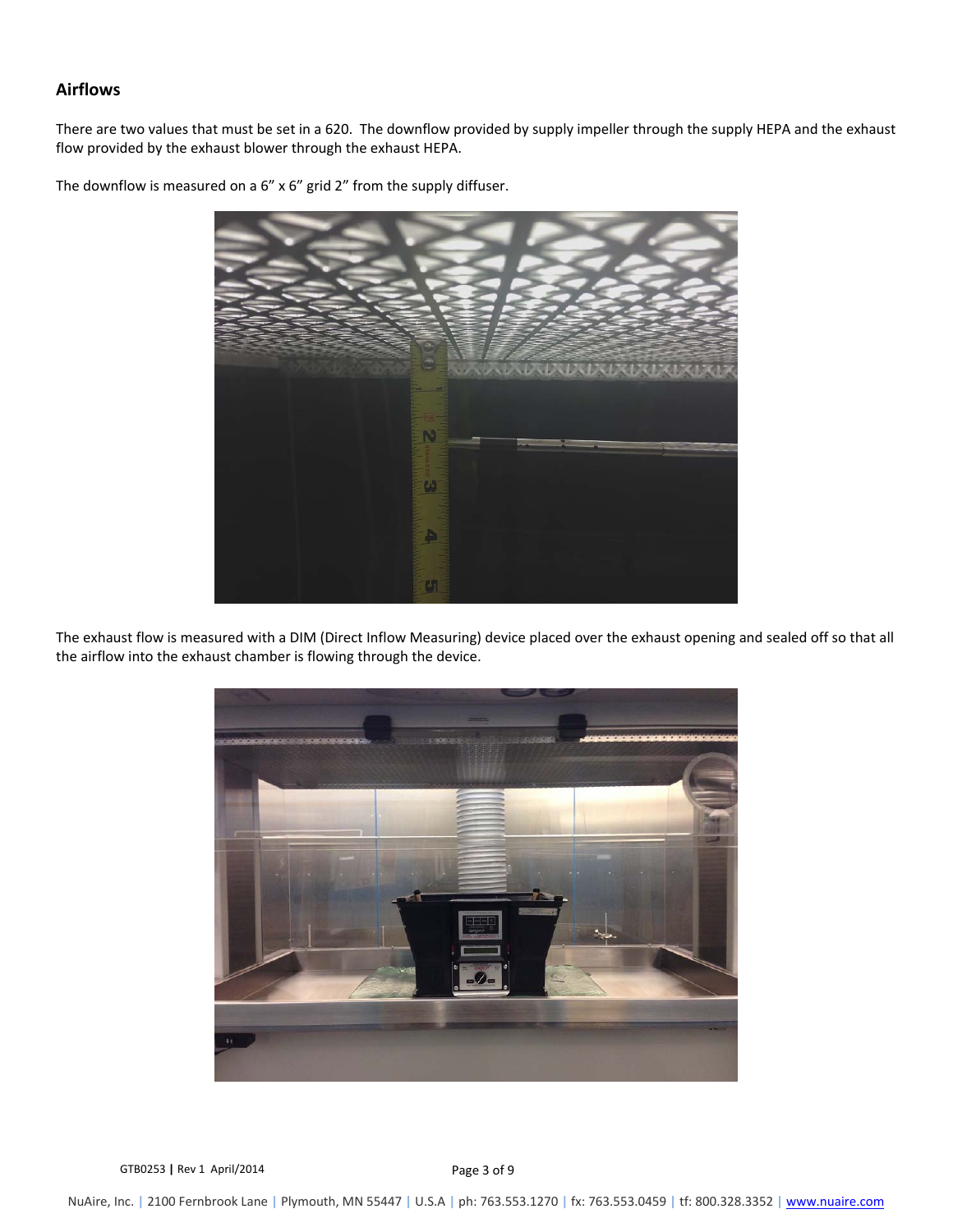# **Smoke Testing**

Prior to further biological testing the units were evaluated by smoke testing. The units were tested for both containment (personnel protection) and sterility (product protection). A video with examples of the testing can be found on the NuAire YouTube page if you follow the link. http://youtu.be/GzgLKinNjvw 



### **Biological Testing**

The biological testing was performed in accordance with a modified NSF\ANSI 49 biological testing procedure. Since a station of this type does not have a standard for design, construction, and testing NuAire decided to use NSF 49 as it is widely accepted. NuAire chose to run the personnel and product protection tests not only at nominal airflow but to also perform and pass the tolerance tests. These tests are high inflow/low downflow (115/50) for product protection. In addition low inflow/low downflow (95/50) and low inflow/high downflow (95/70) for personnel protection.

Below is the setup for the personnel protection test. A concentration of Bacillus in nebulized and directed from the inside of the cabinet towards the outside of the cabinet. On the outside of the cabinet are 6 impingers set at different heights and spacing and two slit samplers on the right and left side of the unit. The locations of these samplers and the test procedure were all done according to NSF 49. After the test the fluid in the impingers is filtered and along with the plates from the slit samplers is incubated overnight. The next day any colonies are counted and per the NSF standard the test allows 10 colonies maximum from the impingers and 5 colonies total between both of the slit samplers. There is a control plate under the worksurface and the nebulizer is weighed before and after the test to ensure an adequate challenge was produced. All of the tests were run in triplicate to ensure they are valid. The test results are detailed later in the report.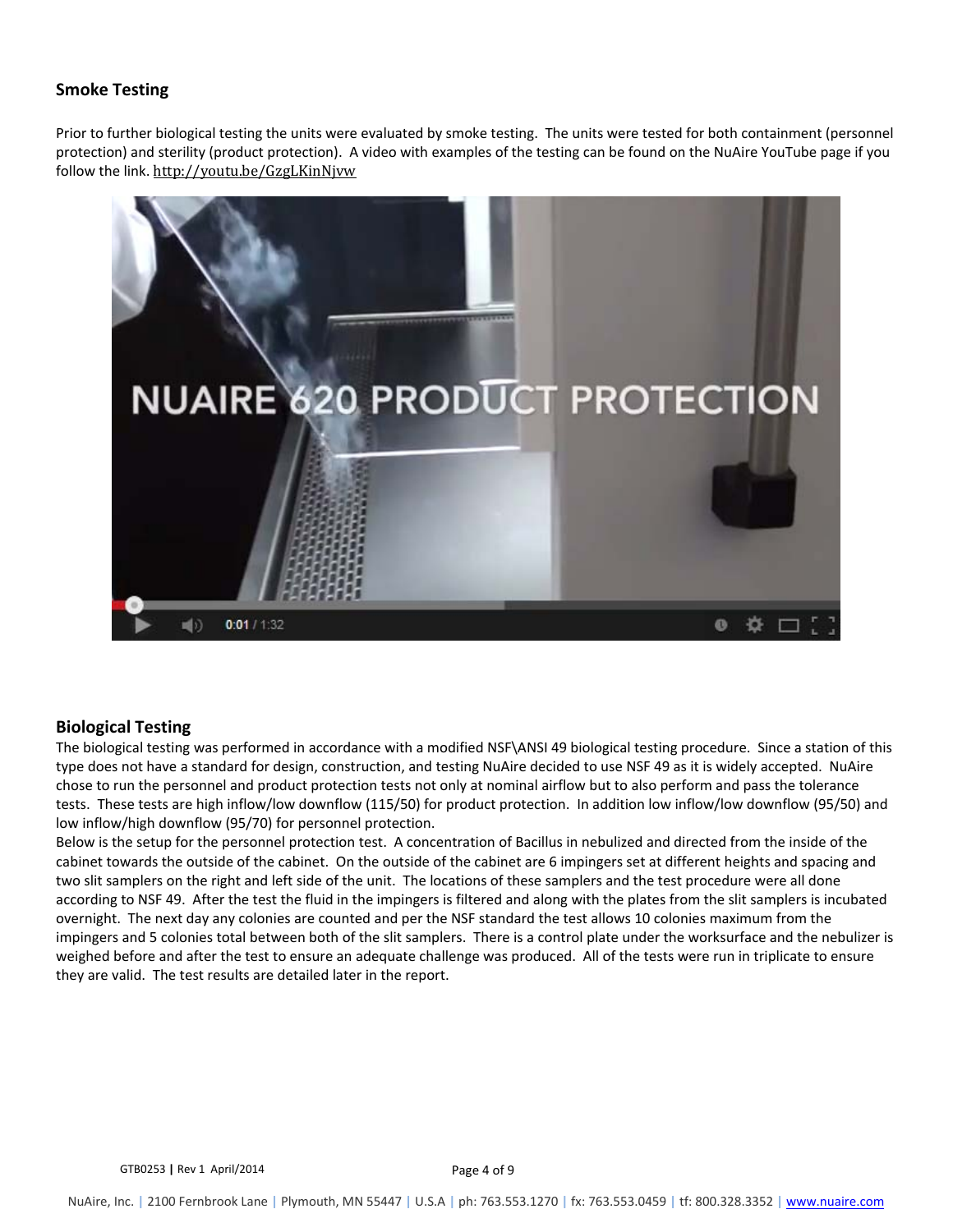



Below is the setup for the product protection biological test. In this case the Bacillus is on the outside of the cabinet directed towards the inside of the cabinet. Agar plates are placed inside the cabinet. After the test the plates are incubated overnight and any colonies are counted. The NSF standard allows a maximum of 5 colonies total to be considered passing. There is a control plate under the worksurface and the nebulizer is weighed before and after the test to ensure an adequate challenge was produced. All of the tests were run in triplicate to ensure they are valid. The test results are detailed later in the report.





GTB0253 | Rev 1 April/2014 **Page 5 of 9**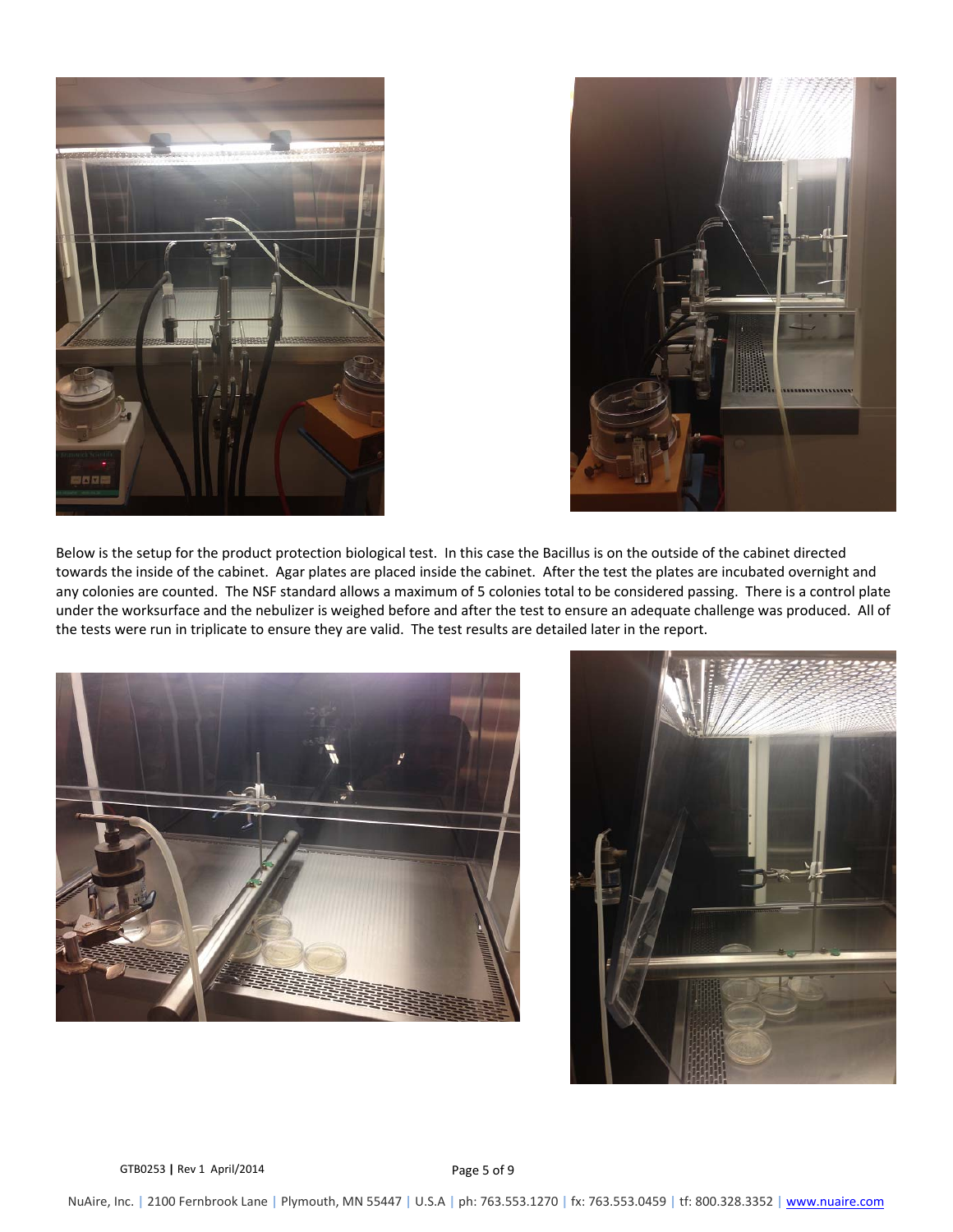# **Test Results Personnel Protection Test**

#### Low Inflow\High Downflow (95/70)

This test is a worst case scenario for personnel protection where the condition is inflow 10 FPM below nominal and downflow 10 FPM above nominal. Results for the 620‐400 are below followed by the 620‐500.

| Model:                                                                                                                                      | 620-400                 | Date:                      |           | 3/11/2014                |    |
|---------------------------------------------------------------------------------------------------------------------------------------------|-------------------------|----------------------------|-----------|--------------------------|----|
| <b>Access Opening:</b>                                                                                                                      | 14"                     | <b>Dissemination Rate:</b> | 0.97      | mls/5 min.               |    |
| Inflow Velocity:                                                                                                                            | 95 FPM                  | Applied psi:               | 20        |                          |    |
| Downflow Velocity:                                                                                                                          | 69 FPM                  | Technician:                |           | Bette                    |    |
| Motor Volts:                                                                                                                                | DNFL 5.61 VDC           | Notebook:                  | 0031      | Page:                    | 69 |
| Modifications:                                                                                                                              |                         | Test Method:               |           | NSF Standard 49          |    |
| Exhaust:                                                                                                                                    | 784 CFM                 |                            |           |                          |    |
| Personnel Protection Test (10 <sup>8</sup> )                                                                                                |                         |                            |           |                          |    |
| Bacillus:                                                                                                                                   | $5.7 \times 10^8$ (688) | Date:                      | 3/11/2014 |                          |    |
| Acceptance Criteria:                                                                                                                        |                         |                            |           |                          |    |
| Challenge: 1-8 x 10 <sup>8</sup> B. subtilis spores in 5 minutes.                                                                           |                         |                            |           |                          |    |
| AGI Samplers: Maximum 10 CFU's (colony forming units) on 6 AGI's per test.<br>Slit Samplers Plates: Maximum 5 CFU's on two plates per test. |                         |                            |           |                          |    |
| <b>Test Run</b>                                                                                                                             | $\mathbf 1$             | $\overline{2}$             |           | 3                        |    |
| Control                                                                                                                                     | >300                    | >300                       |           | >300                     |    |
| Left Slit:                                                                                                                                  | 0                       | 2                          |           | 1                        |    |
| <b>Right Slit:</b>                                                                                                                          | 0                       | $\mathbf 0$                |           | $\mathbf 0$              |    |
| Impingers:                                                                                                                                  | $\pmb{0}$               | $\overline{2}$             |           | $\mathbf 0$              |    |
| Initial wt. of Nebulizer:                                                                                                                   | 459.1                   | 457.8                      |           | 456.2                    |    |
| End wt. of Nebulizer:                                                                                                                       | 457.8                   | 456.2                      |           | 454.5                    |    |
| <b>Sprayed Spores:</b>                                                                                                                      | 1.3 <sub>g</sub>        | 1.6 <sub>g</sub>           |           | 1.7 <sub>g</sub>         |    |
|                                                                                                                                             |                         |                            |           |                          |    |
| Model:                                                                                                                                      | 620-500<br>14"          | Date:                      |           | 3/17/2014                |    |
| <b>Access Opening:</b>                                                                                                                      |                         | <b>Dissemination Rate:</b> | .97       | mls/5 min.               |    |
| Inflow Velocity:                                                                                                                            | 95 FPM<br>69 FPM        | Applied psi:               | 20        |                          |    |
| Downflow Velocity:                                                                                                                          |                         | Technician:                |           | Bette                    |    |
| Motor Volts:                                                                                                                                | DNFL 6.54 VDC           | Notebook:                  | 0031      | Page:<br>NSF Standard 49 | 69 |
| Exhaust:                                                                                                                                    | 975 CFM 7 VDC           | Test Method:               |           |                          |    |
| Personnel Protection Test (10 <sup>8</sup> )                                                                                                |                         |                            |           |                          |    |
| $5.7 \times 10^8$ (688)<br>Bacillus:                                                                                                        |                         | Date:                      | 3/17/2014 |                          |    |
| Acceptance Criteria:                                                                                                                        |                         |                            |           |                          |    |
| Challenge: 1-8 x 10 <sup>8</sup> B. subtilis spores in 5 minutes.                                                                           |                         |                            |           |                          |    |
| AGI Samplers: Maximum 10 CFU's (colony forming units) on 6 AGI's per test.                                                                  |                         |                            |           |                          |    |
| Slit Samplers Plates: Maximum 5 CFU's on two plates per test.                                                                               |                         |                            |           |                          |    |
| <b>Test Run</b>                                                                                                                             | 1                       | $\overline{2}$             |           | 3                        |    |
| Control                                                                                                                                     | >300                    | >300                       |           | >300                     |    |
| Left Slit:                                                                                                                                  | $\pmb{0}$               | 1                          |           | $\mathbf{1}$             |    |
| <b>Right Slit:</b>                                                                                                                          | 0                       | $\mathbf 0$                |           | $\mathbf{1}$             |    |
| Impingers:                                                                                                                                  |                         | 1                          |           | $\overline{2}$           |    |
|                                                                                                                                             | 5                       |                            |           |                          |    |
| Initial wt. of Nebulizer:                                                                                                                   | 460.3                   | 459.3                      |           | 458.2                    |    |
| End wt. of Nebulizer:                                                                                                                       | 459.3                   | 458.2                      |           | 456.3                    |    |
| <b>Sprayed Spores:</b>                                                                                                                      |                         |                            |           |                          |    |

GTB0253 | Rev 1 April/2014 **Page 6 of 9**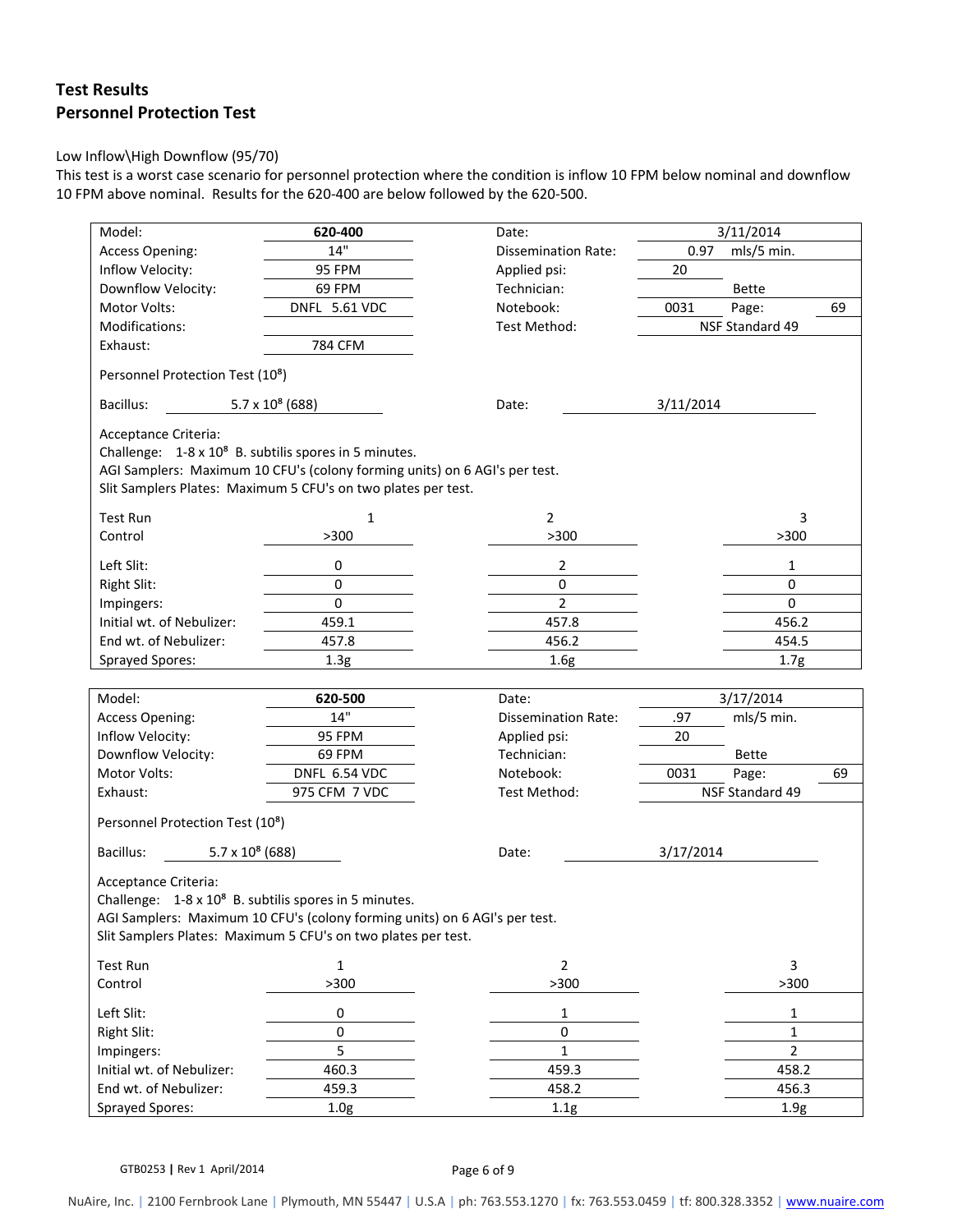# **Personnel Protection Test**

#### Low Inflow\Low Downflow (95/50)

This setup tests the balance of the cabinet. In this situation both the downflow and inflow are lowered 10 FPM from nominal. Results for the 620‐400 are below followed by the 620‐500.

| Model:                                                            | 620-400                                                                    | Date:                      |           | 3/10/2014       |    |
|-------------------------------------------------------------------|----------------------------------------------------------------------------|----------------------------|-----------|-----------------|----|
| Access Opening:                                                   | 14"                                                                        | <b>Dissemination Rate:</b> | 0.97      | mls/5 min.      |    |
| Inflow Velocity:                                                  | 95 FPM                                                                     | Applied psi:               | 20        |                 |    |
| Downflow Velocity:                                                | 51 FPM                                                                     | Technician:                |           | <b>Bette</b>    |    |
| Motor Volts:                                                      | DNFL 4.85 VDC                                                              | Notebook:                  | 0031      | Page:           | 68 |
| Modifications:                                                    |                                                                            | Test Method:               |           | NSF Standard 49 |    |
| Exhaust:                                                          | 713 CFM                                                                    |                            |           |                 |    |
|                                                                   |                                                                            |                            |           |                 |    |
| Personnel Protection Test (10 <sup>8</sup> )                      |                                                                            |                            |           |                 |    |
| Bacillus:                                                         | $5.7 \times 10^{8}$                                                        | Date:                      | 3/10/2014 |                 |    |
| Acceptance Criteria:                                              |                                                                            |                            |           |                 |    |
| Challenge: 1-8 x 10 <sup>8</sup> B. subtilis spores in 5 minutes. |                                                                            |                            |           |                 |    |
|                                                                   | AGI Samplers: Maximum 10 CFU's (colony forming units) on 6 AGI's per test. |                            |           |                 |    |
|                                                                   | Slit Samplers Plates: Maximum 5 CFU's on two plates per test.              |                            |           |                 |    |
| <b>Test Run</b>                                                   | $\mathbf{1}$                                                               | $\overline{2}$             |           | 3               |    |
| Control                                                           | >300                                                                       | $>300$                     |           | >300            |    |
|                                                                   |                                                                            |                            |           |                 |    |
| Left Slit:                                                        | 2                                                                          | 0                          |           | 3               |    |
| <b>Right Slit:</b>                                                | $\mathbf{1}$                                                               | 0                          |           | $\pmb{0}$       |    |
| Impingers:                                                        | $\mathbf{1}$                                                               | 0                          |           | $\mathbf{1}$    |    |
| Initial wt. of Nebulizer:                                         | 457.7                                                                      | 456.4                      |           | 454.9           |    |
| End wt. of Nebulizer:                                             | 456.4                                                                      | 454.9                      |           | 453.2           |    |
| <b>Sprayed Spores:</b>                                            | 1.3 <sub>g</sub>                                                           | 1.5g                       |           | 1.7g            |    |
|                                                                   |                                                                            |                            |           |                 |    |
| Model:                                                            | 620-500                                                                    | Date:                      |           | 1/21/2014       |    |
| Access Opening:                                                   | 14"                                                                        | Dissemination Rate:        | .97       | mls/5 min.      |    |
| Inflow Velocity:                                                  | 95 FPM                                                                     | Applied psi:               | 20        |                 |    |
| Downflow Velocity:                                                | <b>50 FPM</b>                                                              | Technician:                |           | <b>Bette</b>    |    |
| <b>Motor Volts:</b>                                               | DNFL 5 VDC                                                                 | Notebook:                  | 0031      | Page:           | 60 |
| Modifications:                                                    |                                                                            | Test Method:               |           | NSF Standard 49 |    |
| Exhaust:                                                          | 827 CFM                                                                    |                            |           |                 |    |
| Personnel Protection Test (10 <sup>8</sup> )                      |                                                                            |                            |           |                 |    |
|                                                                   |                                                                            |                            |           |                 |    |
| Bacillus:<br>$5.2 \times 10^{8}$                                  |                                                                            | Date:                      | 1/21/2014 |                 |    |
| Acceptance Criteria:                                              |                                                                            |                            |           |                 |    |
| Challenge: 1-8 x 10 <sup>8</sup> B. subtilis spores in 5 minutes. |                                                                            |                            |           |                 |    |
|                                                                   | AGI Samplers: Maximum 10 CFU's (colony forming units) on 6 AGI's per test. |                            |           |                 |    |
| Slit Samplers Plates: Maximum 5 CFU's on two plates per test.     |                                                                            |                            |           |                 |    |
|                                                                   |                                                                            |                            |           |                 |    |
| <b>Test Run</b>                                                   | 1                                                                          | $\overline{2}$             |           | 3               |    |
| Control                                                           | >300                                                                       | >300                       |           | >300            |    |
| Left Slit:                                                        | 1                                                                          | 0                          |           | 0               |    |
| Right Slit:                                                       | 1                                                                          | 2                          |           | 0               |    |
| Impinger Top:                                                     | $\pmb{0}$                                                                  | $\mathbf 0$                |           | $\mathbf{1}$    |    |
| Impinger Middle:                                                  | $\mathbf{1}$                                                               | $\mathbf 0$                |           | 0               |    |
| Impinger Bottom:                                                  | $\mathbf 1$                                                                | $\pmb{0}$                  |           | $\mathbf 0$     |    |
| Initial wt. of Nebulizer:                                         | 459.0                                                                      | 457.4                      |           | 455.8           |    |
| End wt. of Nebulizer:                                             | 457.4                                                                      | 455.8                      |           | 454.2           |    |
| <b>Sprayed Spores:</b>                                            | 1.6g                                                                       | 1.6g                       |           | 1.6g            |    |
|                                                                   |                                                                            |                            |           |                 |    |

GTB0253 | Rev 1 April/2014 **Page 7 of 9**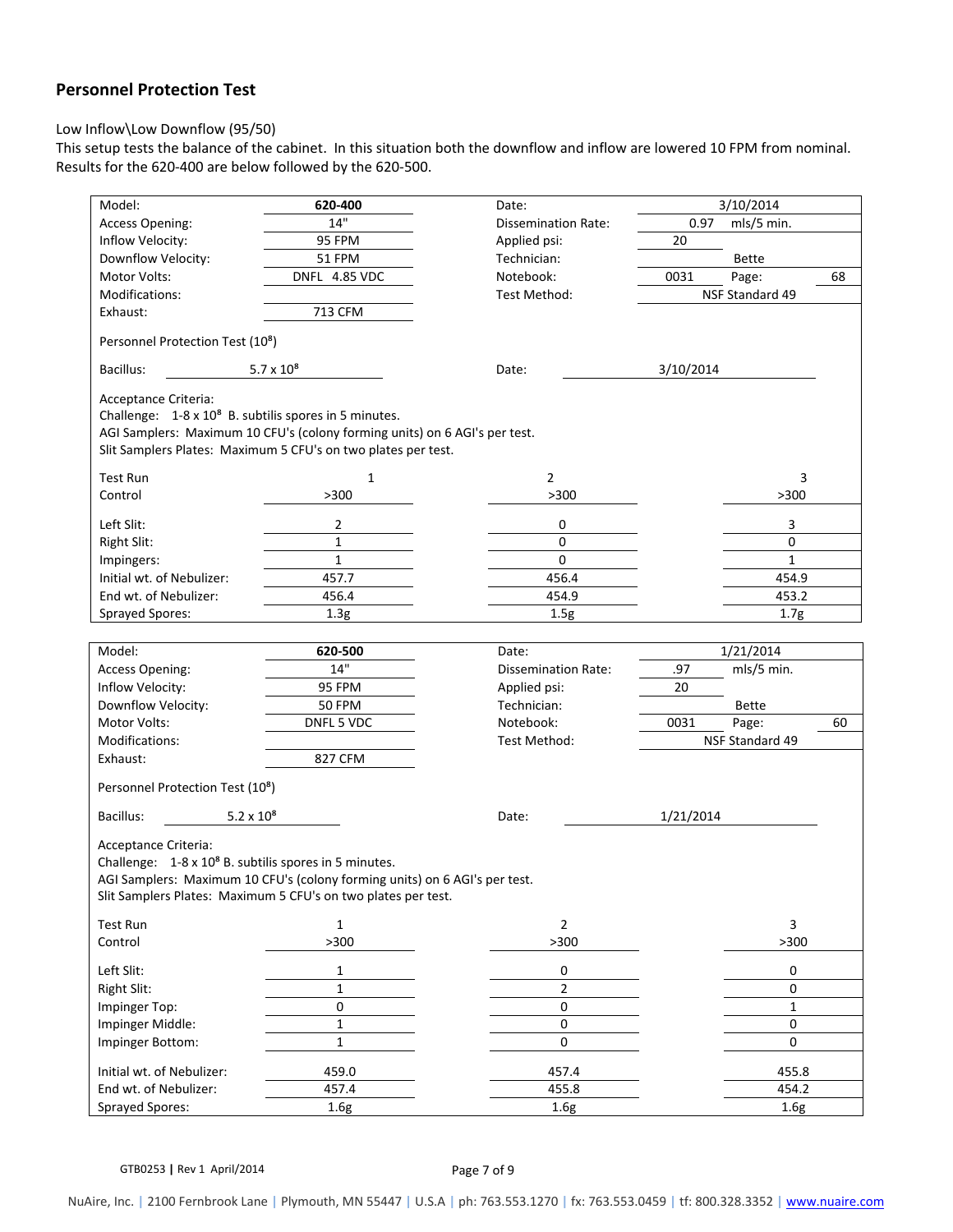## **Product Protection Test**

#### High Inflow\Low Downflow (115/50)

This setup tests for the extreme situation where the downflow is 10 FPM below nominal and the inflow is 10 FPM above nominal. Results for the 620‐400 are below followed by the 620‐500.

| Model:                                                                             | 620-400             | Date:                      |           | 3/28/2014        |    |
|------------------------------------------------------------------------------------|---------------------|----------------------------|-----------|------------------|----|
| <b>Access Opening:</b>                                                             | 14"                 | <b>Dissemination Rate:</b> | 0.97      | mls/5 min.       |    |
| Inflow Velocity:                                                                   | <b>115 FPM</b>      | Applied psi:               | 20        |                  |    |
| Downflow Velocity:                                                                 | <b>50 FPM</b>       | Technician:                |           | <b>Bette</b>     |    |
| Motor Volts:                                                                       | DNFL 6.79 VDC       | Notebook:                  | 0031      | Page:            | 71 |
| Modifications:                                                                     |                     | Test Method:               |           | NSF Standard 49  |    |
| Exhaust:                                                                           | 815 CFM 4.64 VDC    |                            |           |                  |    |
|                                                                                    |                     |                            |           |                  |    |
| Product Protection Test (10 <sup>6</sup> )<br>$5.8 \times 10^6$ (689)<br>Bacillus: |                     | Date:                      | 3/28/2014 |                  |    |
|                                                                                    |                     |                            |           |                  |    |
| Acceptance Criteria:                                                               |                     |                            |           |                  |    |
| Challenge: 1-8 x 10 <sup>6</sup> B. subtilis in 5 minutes.                         |                     |                            |           |                  |    |
| Agar Sampler Plates: Maximum 5 CFU's per test                                      |                     |                            |           |                  |    |
| Control                                                                            | >300                | >300                       |           | >300             |    |
|                                                                                    |                     |                            |           |                  |    |
| Front 1                                                                            | 0                   | 0                          |           | 0                |    |
| Front 2                                                                            | 0                   | 0                          |           | 0                |    |
| Front 3                                                                            | $\mathbf 0$         | 5                          |           | 0                |    |
| Front 4                                                                            | 0                   | 0                          |           | 0                |    |
| Front 5                                                                            | 0                   | 0                          |           | 0                |    |
| Back 6                                                                             | $\pmb{0}$           | 0                          |           | 0                |    |
| Back 7                                                                             | $\pmb{0}$           | 0                          |           | 0                |    |
| Back 8                                                                             | $\mathbf 0$         | 0                          |           | 0                |    |
| Initial wt. of nebulizer:                                                          | 458.1               | 457.1                      |           | 455.9            |    |
| End wt. of nebulizer:                                                              | 457.1               | 455.9                      |           | 454.6            |    |
| Sprayed Spores:                                                                    | 1.0 <sub>g</sub>    | 1.2g                       |           | 1.3 <sub>g</sub> |    |
|                                                                                    |                     |                            |           |                  |    |
|                                                                                    |                     |                            |           |                  |    |
| Model:                                                                             | 620-500             | Date:                      |           | 1/22/2014        |    |
| <b>Access Opening:</b>                                                             | 14"                 | <b>Dissemination Rate:</b> | .97       | mls/5 min.       |    |
| Inflow Velocity:                                                                   | <b>115 FPM</b>      | Applied psi:               | 20        |                  |    |
| Downflow Velocity:                                                                 | <b>50 FPM</b>       | Technician:                |           | <b>Bette</b>     |    |
| Motor Volts:                                                                       |                     | Notebook:                  | 0031      | Page:            | 60 |
| Modifications:                                                                     |                     | Test Method:               |           | NSF Standard 49  |    |
|                                                                                    |                     |                            |           |                  |    |
| Product Protection Test (10 <sup>6</sup> )                                         |                     | Date:                      |           |                  |    |
| Bacillus:                                                                          | $5.2 \times 10^{6}$ |                            | 1/22/2014 |                  |    |
| Acceptance Criteria:                                                               |                     |                            |           |                  |    |
| Challenge: 1-8 x 10 <sup>6</sup> B. subtilis in 5 minutes.                         |                     |                            |           |                  |    |
| Agar Sampler Plates: Maximum 5 CFU's per test                                      |                     |                            |           |                  |    |
| Control                                                                            | >300                | >300                       |           | >300             |    |
|                                                                                    |                     |                            |           |                  |    |
| Front 1                                                                            | 0                   | 0                          |           | 0                |    |
| Front 2                                                                            | 0                   | 0                          |           | 0                |    |
| Front 3                                                                            | 0                   | 0                          |           | 0                |    |
| Front 4                                                                            | 0                   | 0                          |           | 0                |    |
| Front 5                                                                            | 0                   | 0                          |           | 0                |    |
| Back 6                                                                             | 0                   | 0                          |           | 0                |    |
| Back 7                                                                             | 0                   | 0                          |           | 0                |    |
| Back 8                                                                             | 0                   | 0                          |           | 0                |    |
| Initial wt. of nebulizer:                                                          | 454.7               | 453.2                      |           | 451.9            |    |
| End wt. of nebulizer:<br><b>Sprayed Spores:</b>                                    | 453.5<br>1.2g       | 451.9<br>1.6g              |           | 450.3<br>1.6g    |    |

GTB0253 | Rev 1 April/2014 **Page 8 of 9** 

NuAire, Inc. **|** 2100 Fernbrook Lane **|** Plymouth, MN 55447 **|** U.S.A **|** ph: 763.553.1270 **|** fx: 763.553.0459 **|** tf: 800.328.3352 **|** www.nuaire.com